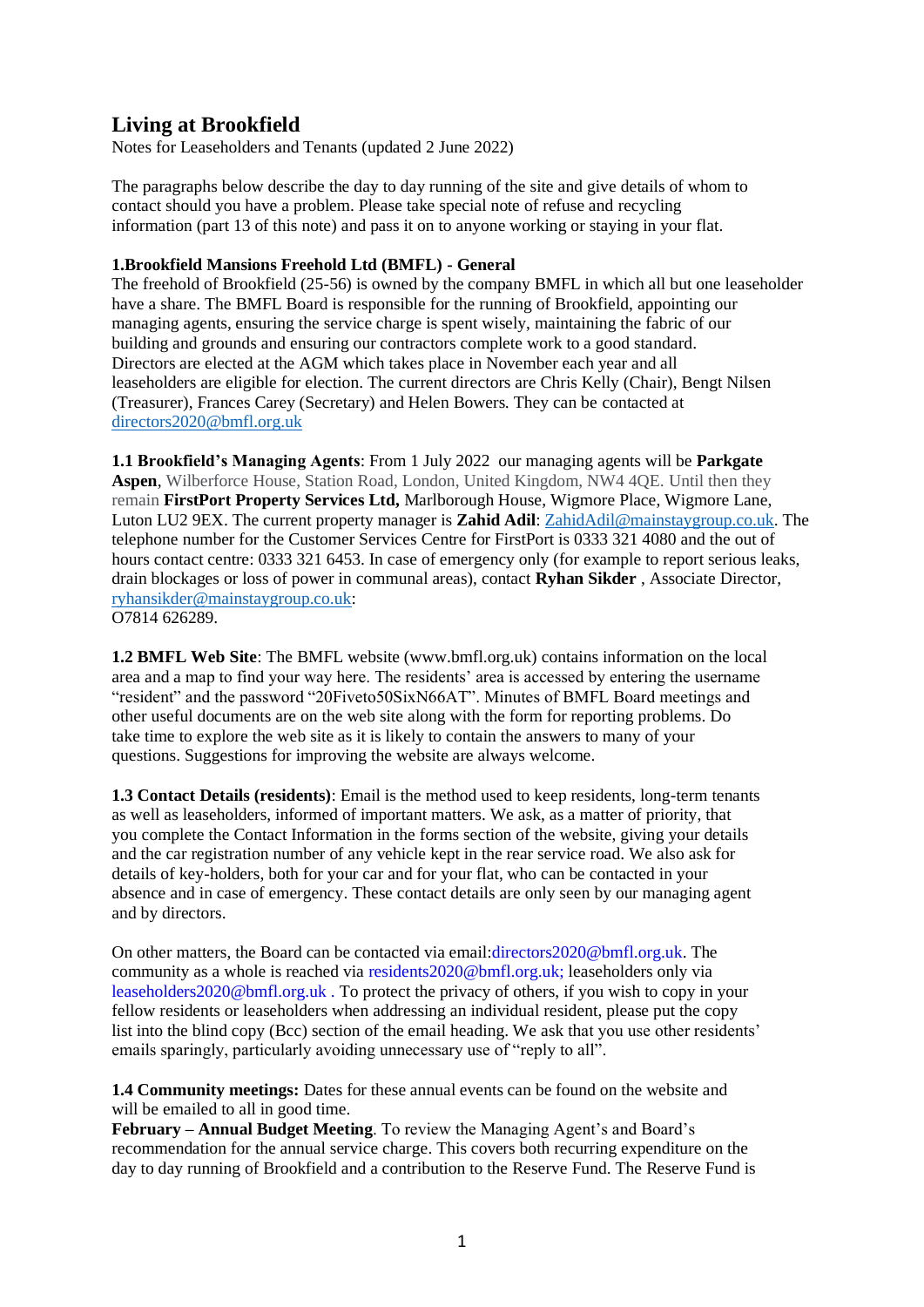used to pay for major works as the need arises.

**End June - Summer party**. This takes place in the Spinney (the grassed area between the main gardens and the gate onto Parliament Hill Fields).

**Mid/late November – Annual General Meeting** to adopt the annual accounts, review the past year, vote for membership of the Board and discuss issues of common interest. All residents, including tenants, are welcome to attend. Voting on formal matters is limited to shareholders whose service charge payments are up to date.

#### **1.5 Problems – how to report and emergency access**

1.5.1 To report a problem (including overflowing gutters, blocked drains, broken light bulbs in the common areas, fire alarm malfunctions etc.) please use the form on the web site (bmfl.org.uk/residents-area/contact/report-a-problem-to-Mainstay-bmfl/, or contact managingagent@bmfl.org.uk and inform your landlord if you are a tenant.

1.5.2 Emergency access: The leases give the Managing Agent right of access where necessary. To assist in dealing with any problems that may arise, residents should lodge a set of keys with a neighbour, ensuring that the Managing Agent and any tenants you may have are aware of the key holder's identity and contact numbers. If you have a burglar alarm, be sure to tell your keyholder(s) how to deactivate it, should emergency access be required.

#### **2. Building Work**

Any leaseholder planning to carry out large or small-scale building work in their flat must inform the Managing Agent before any work is started, to assess whether a licence is required or any other special arrangements. Please see bmfl.org.uk/residents-area/licences/

It is necessary to inform the building insurers when any contractors are undertaking work in the building. In the first instance contact the Managing Agent who will guide you through the process. The Managing Agent will act on behalf of BMFL in arranging surveys and legal representation, for which the leaseholder must pay. You must understand the restrictions in your lease before considering any alterations.

In all cases it is important to ensure that contractors are competent and insured, that no inconvenience or damage is caused to other residents or their property, or to the common parts of the building. Smoke detectors must be protected, along with the floor surfaces of the common parts. Any damage to these or to the painted wall surfaces and doors will have to be made good at the leaseholder's expense. Contractors must be made aware of the conditions of working in Brookfield and a signed copy of Conditions for Building Contractors must be returned to the Managing Agent. The relevant documentation is on the website under Licences and bmfl.org.uk/residentsarea/conditions-for-building-contractorsworkingin-flats/

#### **3. CCTV**

CCTV is in operation throughout the demise for 25-56 Brookfield. For information on the CCTV policy see the relevant section on the BMFL website.

#### **4. Cleaning Services**

**4.1 Common Parts**: Cleaning services at Brookfield are provided by DNK Cleaning. Our cleaner Abraham, is on site Mondays through Fridays 8.00–12.00 noon to maintain the entrances, stairwells, and pathways. Any queries relating to cleaning should be directed to Mainstay. Please do not raise issues with Abraham directly.

**4.2 Window Cleaning**: external window cleaning is carried out quarterly, usually on the last Tuesday and Wednesday of January, April, July or August and October by Quality Window Cleaning. Our Managing Agent will send out a reminder when window cleaning is due and residents on upper floors will need to provide access for external balcony windows to be cleaned. If you wish to arrange for the interior cleaning of your windows by QWC please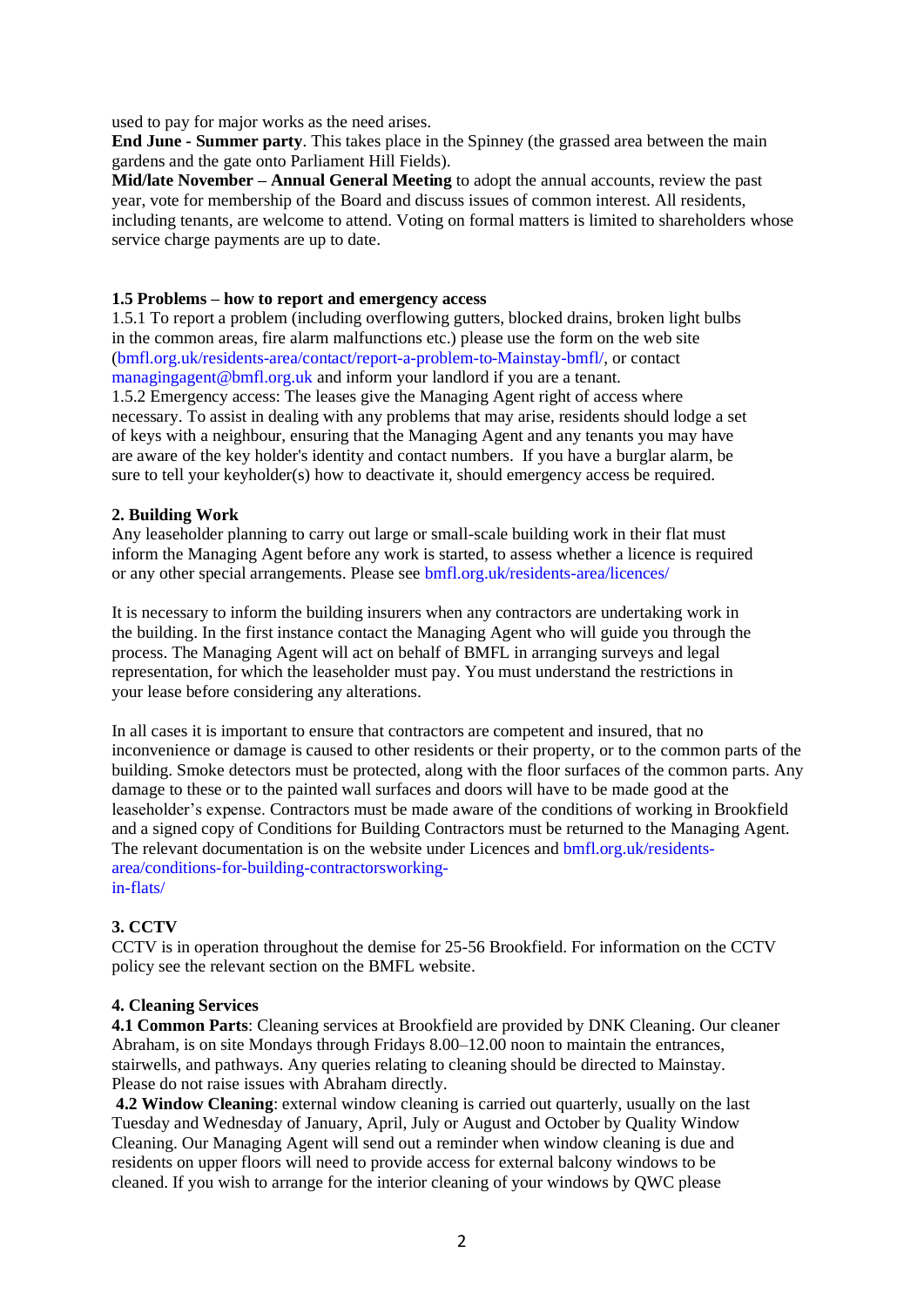contact Mark Berry on 07947 598323 and pay him directly for that service.

# **5. Deliveries and removals**

The service road is too narrow (maximum 7ft wide) to accommodate large removal or delivery vans, including those delivering groceries. These vans should park on the main road (prior agreement with Camden Council is required in the case of removals) and other means used to carry items along the service road. Please inform the Managing Agent in good time before any removals (10 days' notice) and also use the group email [residents2020@bmfl.org.uk](mailto:residents2020@bmfl.org.uk) to warn other residents. Any damage caused to cars or the common parts of the building during removals or deliveries is your responsibility.

# **6. Fire precautions and alarms**

Smoke detector alarms are fitted in the common parts and in the entrance hall of each flat. Access will be required from time to time to test the latter. If you are carrying out any dusty work within your flat the detector should be covered. Dust covers are available from Abraham. Abraham carries out regular testing of the system on Thursday or Friday mornings.

If the alarm goes off in your staircase (outside the weekly test), please leave the building immediately through the garden and gather in the Spinney until you are told by the Fire Brigade it is safe to return. The fire alarm control box is on the ground floor of each block. If you notice it is beeping or if a fault registers on the box please contact our Managing Agent as soon as possible.

It is recommended that each flat has a fire blanket and an extinguisher that should be checked annually. The Managing Agent can arrange for their provision and will advise you when the annual inspection is due to take place.

# **7. Gardens at Brookfield**

The gardens are for the enjoyment of all residents and are maintained under the guidance of the Garden Committee, by Harington Garden Scheme, a charity providing training and employment for young people with special needs. Details of the members of the Committee are on the BMFL website where you can also find minutes of their meetings. Periodically the Garden Committee organises gardening workdays when all residents are invited to help on projects such as weeding, pruning or bulb planting.

**7.1 Garden Gates and Keys**: Each leaseholder has been issued with keys to the Spinney gate and also a key to the gate that leads to the turning circle car park. Keys should be passed on to tenants and to new owners. The gates were installed to stop trespassing and improve security. It is important that you pull the spinney gate to behind you when passing through either way. The lock is registered with: Newman and Son Locksmiths

4 Constantine Rd Hampstead London NW3 2NG Tel: 020 7284 1002 [Email: NewmanAndSonLocksmiths@Gmail.com](mailto:NewmanAndSonLocksmiths@Gmail.com)

Additional keys can be purchased from Newman's on production of proof of address at Brookfield . Note that residents of other Brookfield blocks have right of way through the gardens and also have keys to the Spinney gate.

**7.2 Spinney**: This is the area of lawn that leads to the gate to the Heath. The Spinney can be reserved by residents for parties by using the form on the BMFL website. This is necessary to avoid double bookings and to ensure that residents are informed. Events should not cause nuisance to other leaseholders, and the organiser is responsible for the behaviour and safety of their guests as well as setting up and clearing the area.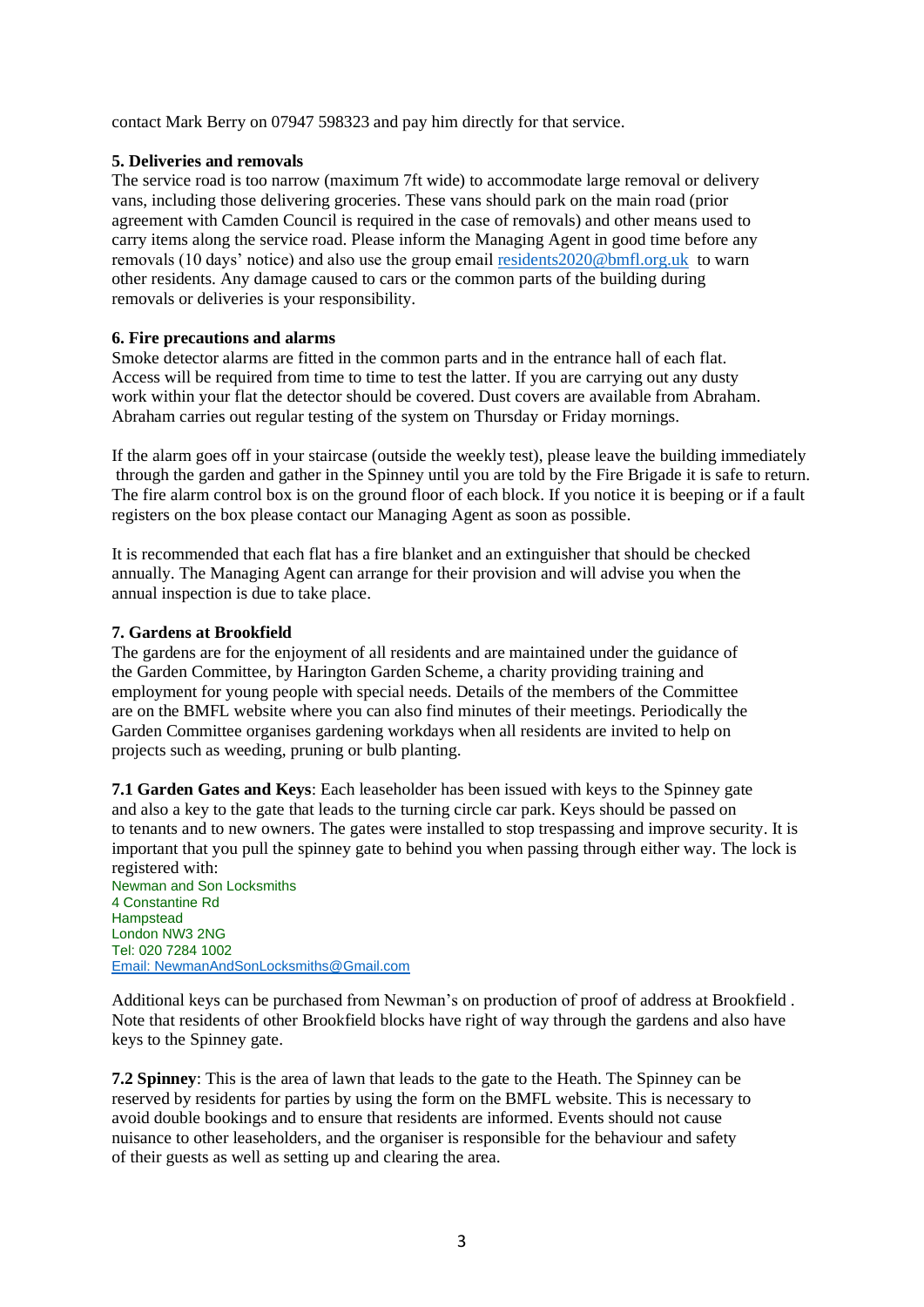#### **8. Gas meters and gas leaks**

The gas meters for all flats can be found on the back wall along the service road. Yours can usually be identified by tracing the pipe down the wall from your flat to the meter. Inside each box should be the number of the flat to which it belongs. If you have difficulty in deciding which is yours or if there is no way of opening it, please contact your gas supplier. The gas meters themselves and the supply to the gas meters are the responsibility of Transco/National Grid. Any suspicion of a leak should be reported directly to them on **0800 111 999**. They have an obligation to respond quickly and free of charge. Any other problems relating to the gas supply to individual flats are the responsibility of individual leaseholders and their suppliers.

#### **10. Insurance**

The building fabric is insured with Aviva as part of a block policy negotiated by the Managing Agent to cover damage to the building by weather or accidents. There is an excess of £300 rising to £1,000 in respect of 'escape of water', £5,000 in respect of flood damage and £15,000 in respect of subsidence. **In the event of 'escape of water' BMFL policy is that where the fault is due to a demised appliance, the full excess of £1,000 should be paid from the service charge on the first instance, but thereafter the leaseholder responsible will pay the excess in its entirety**. If the problem is related to the external fabric of the building, the responsibility is likely to rest with the Freehold.

Please inform the Board and the Managing Agent immediately of any incident/damage that may lead to an insurance claim, so the latter can notify the insurer. Notification of an insurance claim must be made in writing within 30 days of the incident. The excess to be applied will be that in effect at the date of the incident, providing it has been notified as specified here.

**9.1 Contractors**: It is also necessary that the building insurers are informed when any contractors are undertaking work in the building, whether employed by the Managing Agent or individual leaseholders. The Managing Agent can advise further.

#### **10. Lofts and Basements**

For fire prevention reasons the loft spaces must be left completely 'sterile' i.e. no items that are not made of metal. Bicycles and metal garden furniture may be stored in the basement at their owners' risk. BMFLare not responsible for any loss or damage. No personal items are to be stored in stairwells, porches, or other common areas. As well as being unsightly breaches could invalidate our insurance and obstruct other residents (a serious hazard in the event of fire). The only exception is that where necessary folded wheelchairs may be left as neatly as possible inside the front entrances, preferably on the left hand side as you go in. They should be labelled with the owner's name, flat and contact telephone number.

Lofts, basements, and common areas are regularly inspected and any inappropriate items will be disposed of. Keys to the basement are available for all leaseholders. The doors must be kept locked at all times. Any leaseholder who has a contractor requiring access to the lofts must give prior notification to the Managing Agent who can arrange for the caretaker, Abraham, to make the key available during his working hours of  $8.00 - 12.00$  am. The leaseholder concerned must take responsibility for the return of the loft key.

#### **11. Parking**

There are fewer parking spaces in the back service road and turning circle than there are flats in the building. Each flat is issued with a permit which allows the leaseholder on a first come first served basis to park one vehicle. This applies to motorbikes as well as to cars. Leaseholders may pass this permit to their tenants and may lend it to a visitor or contractor, provided their own vehicle is parked off site. The permit should be fixed to the windscreen of the vehicle. Any visitor or contractor to whom you lend your permit should display it, and a contact number.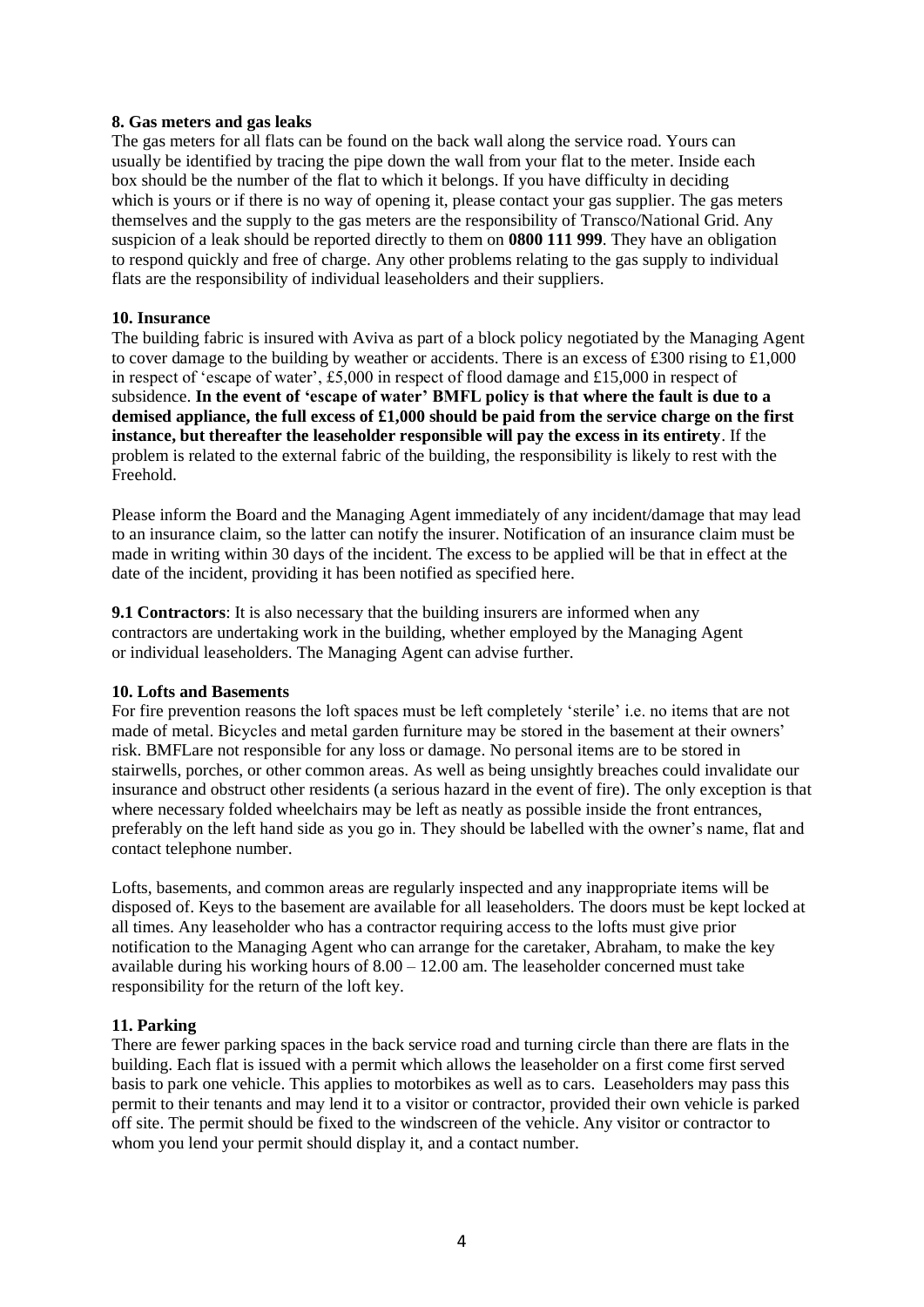Please use the contact form on the web site to give details of the vehicle's owner together with emergency contact details. Vehicles may have to vacate the service road at short notice in case of emergency or planned works.

Please inform residents ahead of time whenever there are removal or other vehicles connected with your flat that may be parked for any length of time. Take care not to block the access (concrete hard standing) to the garage belonging to Mulberry Cottage. The service road may be closed periodically for maintenance works. Forward notice will be given whenever possible.

The back road is narrow and must be navigated with care. Please warn any delivery firms/contractors/taxis etc of this. If by some mischance you or a contractor employed by you accidentally damages another vehicle, please ensure that you inform the owner, if necessary by leaving a note on their windscreen. CCTV is situated in the back lane and will normally make it possible to identify the vehicle responsible.

# **11.1 Bicycles**

There are a small number of racks at the back of the hard standing between flats 33 and 42, where the refuse bins are also located.

# **12. Pets**

In accordance with the leases, pets are only allowed at Brookfield with the written permission of BMFL. This will be given in the form of a licence which will be revoked if the animal causes a nuisance. Dogs must be kept on a lead when in the gardens and not allowed to foul any part of the gardens or paths.

# **13. Refuse and Recycling**

There are separate collections of recyclable, non-recyclable, and food waste. It is vital that these distinctions are observed as one person putting an item in the wrong bin means Camden's contractor will not collect a contaminated container. Black and clear bags are provided weekly to each flat. Please be vigilant about the following and ensure that tenants, guests or cleaners understand the guidelines provided.

**13.1 Food recycling**, including all cooked and uncooked food waste, coffee grounds, eggshells etc can be deposited in the brown recycling bins under the trees in the parking area/turning circle at the very end of the service road. Only biodegradable bags should be used; these liners are available free of charge from Camden. Please do not put carrier bags or other packaging in this bin. A green food caddy is available from Abraham.

**13.2 Mixed recycling** items can be deposited in the black bins on the hard standing half-way along the service road between nos. 33 and 42. Abraham will also collect **clear bags of mixed recycling** from outside the doors to individual flats on **Mondays and Thursdays before 8.30 am**. Please do not put mixed recycling in any other bags or non-recyclables in the black bins. Please refer to the Camden web site (www.camden.gov.uk/recycling-and-rubbish) to review what items should be recycled.

**13.3. Non-recyclable** rubbish should be placed in the **black bags** provided outside the front doors to each flat, **before 8.30 am on Mondays and Thursdays** for collection by Abraham. No rubbish should be left in any common areas at other times. Residents may also put these black bags of non-recyclables in the green bin that is located on the same hard-standing as the black bins for mixed recycling.

**13.4. Large household goods** and other bulky items can be taken to the recycling centre in Regis Road in Kentish Town [\(https://www.camden.gov.uk/reuse-and-recycling-centre\)](https://www.camden.gov.uk/reuse-and-recycling-centre) open Monday to Sunday (check website for opening times), or collected by special arrangement through the Camden website. Please do not leave any large items near the recycling bins or on the pavement.

**13.5 Christmas Tree recycling** happens once a year. Please note that all natural trees are to be disposed of at the Camden collection point at the Highgate Enclosures on Lissenden Gardens just off Highgate Road. They are not to be left anywhere else.